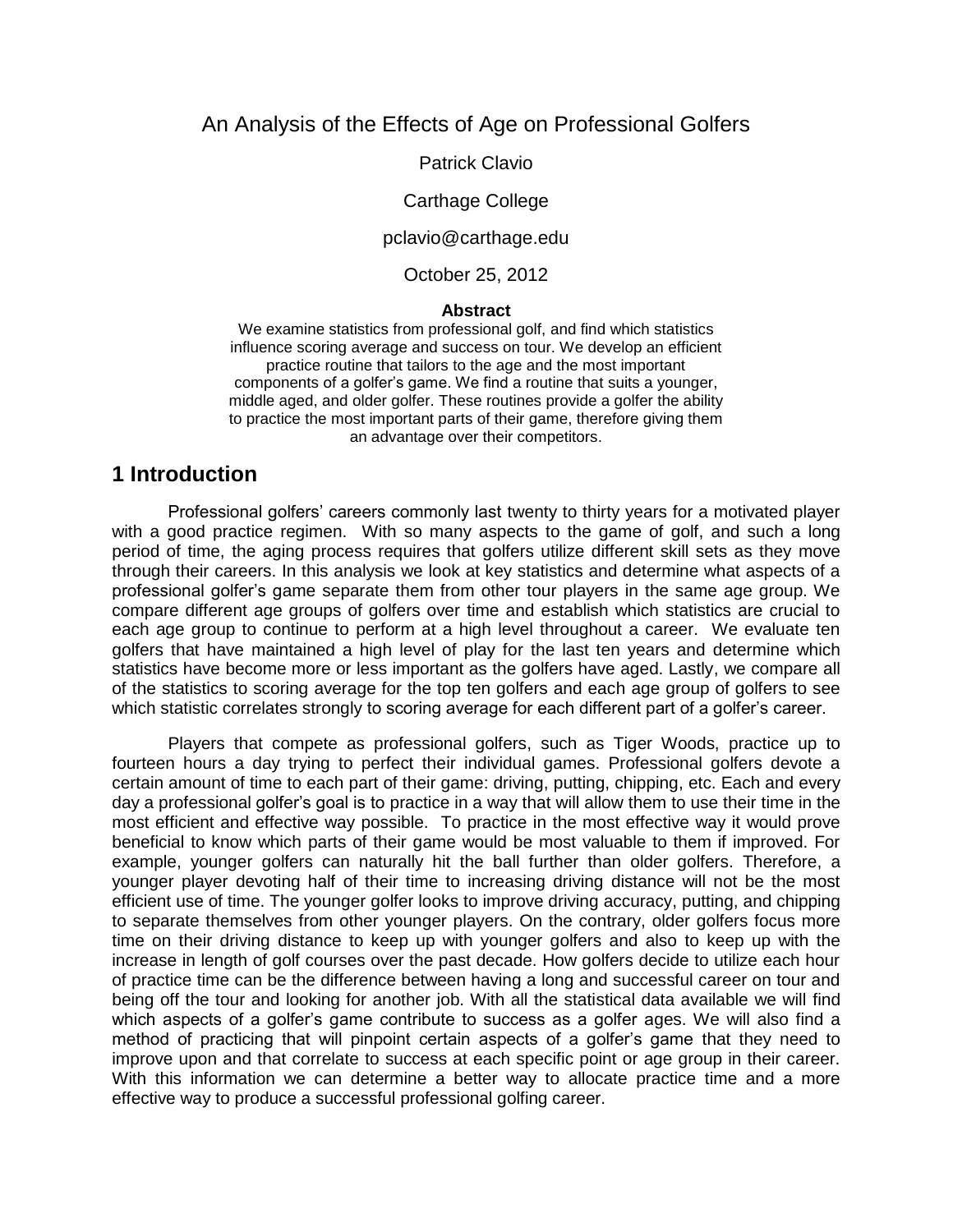# **2 Definitions and Development**

There is a remarkable amount of data kept by the various professional golf tours around the world. The largest tour, the Professional Golfers' Association (PGA Tour), is based in the United States. They maintain a database with hundreds of statistics, but for the purposes of this study it was best to look at a select few that we deemed to be extremely important. We picked six key statistics: driving distance, driving accuracy, greens in regulation, putts per round, scrambling, and scoring average. **Driving distance** is the average number of yards per drive measured at the point which the ball comes to rest regardless of whether it lies in the fairway or not. **Driving accuracy** is the percentage of time a tee shot comes to rest in a fairway regardless of the club used off the tee**. Greens in regulation** is taken as a percentage, and a green in regulation is deemed hit if any portion of the ball is touching the putting surface after the green in regulation stroke has been taken. The green in regulation stroke is determined by subtracting two from par on each hole; in other words, after the first stroke on a par three, second on a par four, and third on a par five. **Putts per round** is the average total number of putts for each individual round played. **Scrambling** is the percent of time a player misses the green in regulation, but still makes par or better. **Scoring average** is the average amount of strokes per round that a player takes. These statistics are essential to lower scores and breed a better all around golfer. If a professional learns to maximize their ability in these statistics at the optimal time in their career it could provide a long lasting and successful career as a professional golfer.

# **3 Results**

We first conducted an ANOVA single factor test over three age groups. These age groups are composed of the top 25 golfers in the world in each of three age groups: ages 20-30, ages 30-40, and ages 40-50. We tested to see if there is a significant correlation between our six key statistics over the three age groups. We used a 10% level of significance due to the small variation among golf statistics between professional golfers. We reject the null hypothesis in favor of the research hypothesis if the *P-value* is less than .10.

| <b>Hypothesis</b>                                | F-value | F-critical | P-value |
|--------------------------------------------------|---------|------------|---------|
| H0: Driving Distance $\geq 0$ as golfers age     | 6.5033  | 2.3778     | .0025   |
| H1: Driving Distance $<$ 0 as golfers age        |         |            |         |
| H0: Driving Accuracy $\leq 0$ as golfers age     | .3062   | 2.3778     | .7372   |
| $H1:$ Driving Accuracy $> 0$ as golfers age      |         |            |         |
| H0: Greens in Regulation $\geq 0$ as golfers age | 1.8496  | 2.3778     | .1647   |
| H1: Greens in Regulation $<$ 0 as golfers age    |         |            |         |
| H0: Putts Per Round $\geq$ 0 as golfers age      | 2.2814  | 2.3778     | .1095   |
| H1: Putts Per Round $<$ 0 as golfers age         |         |            |         |
| H0: Scrambling $\leq$ 0 as golfers age           | 1.3     | 2.3778     | .2788   |
| H1: Scrambling $> 0$ as golfers age              |         |            |         |
| H0: Scoring Average $\leq$ 0 as golfers age      | 8.3705  | 2.3778     | .0005   |
| H1: Scoring Average > 0 as golfers age           |         |            |         |

### **Figure 3.1**

The results in Figure 3.1 show that driving distance and scoring average are the two statistics from our sample of the top 25 golfers in the world from each age group that are significant. This means that as a golfer ages, their driving distance decreases, and their scoring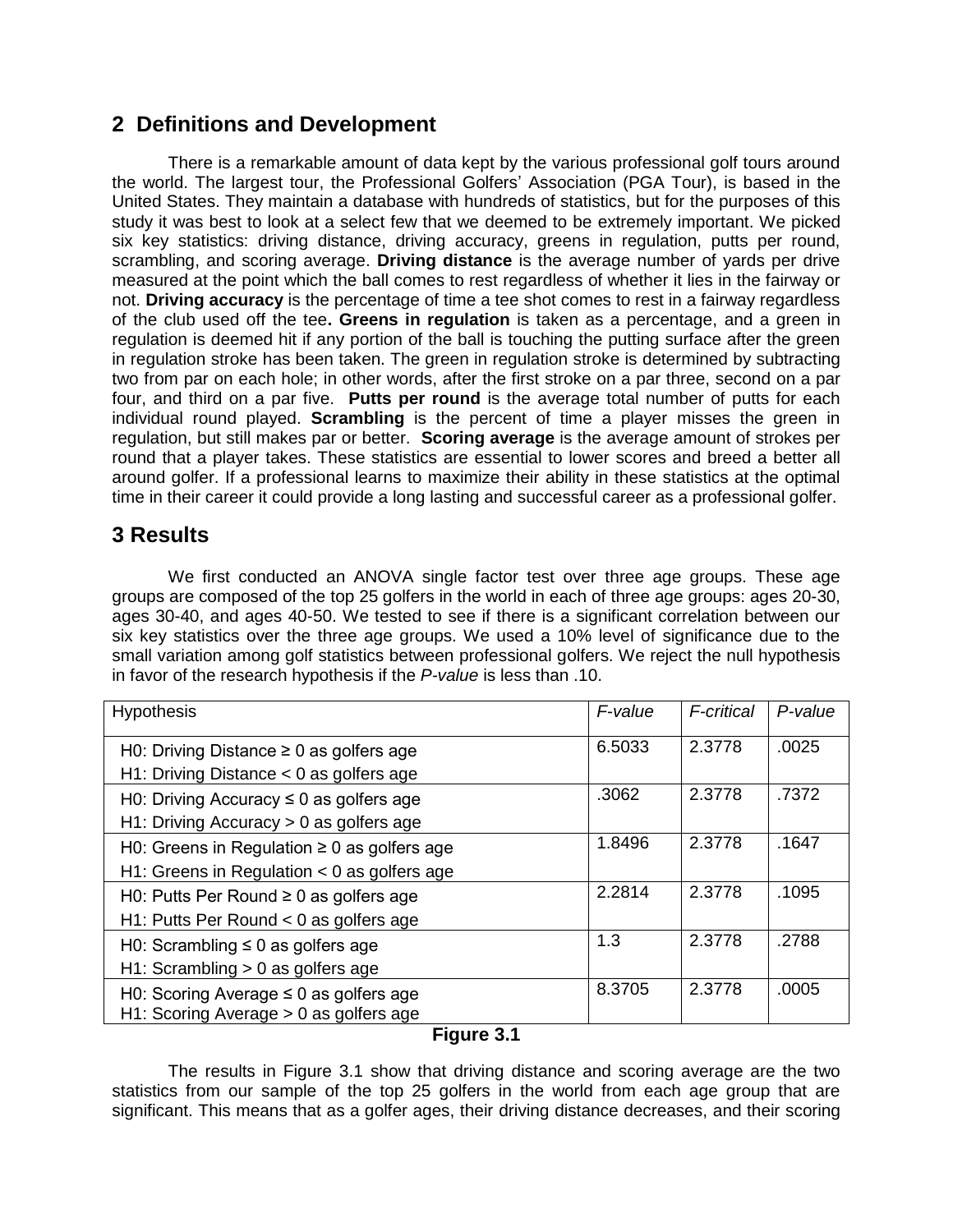average increases, thus giving substantial evidence to reject our null hypotheses and accept our research hypotheses in driving distance and scoring average. In the other four key statistics, including driving accuracy, greens in regulation, putts per round, and scrambling our *P-value* was not significant. This in turn gives no substantial evidence to accept the research hypotheses and thus we accept the null hypotheses. It is important to note that although not significant, driving accuracy increased over the three age groups and greens in regulation decreased over the three age groups.

Next we conducted a paired two sample for means t-Test using the top ten golfers. The top ten golfers are composed of ten golfers who have been successful in the game of golf over the past ten years. From our collection of ten years of data on these players, we analyze what factors have led to long term success by testing for a significant correlation from the first three years to the last three years of data. We use a 10% significance level due to the small variation among golf statistics between professional golfers. We reject the null hypothesis in favor of the research hypothesis if the *P-value* is less than .10.

| <b>Hypothesis</b>                                | <b>T-Stat</b> | <b>T-Critical</b> | P-value |
|--------------------------------------------------|---------------|-------------------|---------|
| H0: Driving Distance $\geq 0$ as golfers age     | 3.189         | 1.311             | .0034   |
| H1: Driving Distance $<$ 0 as golfers age        |               |                   |         |
| H0: Driving Accuracy $\leq$ 0 as golfers age     | 1.469         | 1.311             | .0762   |
| $H1:$ Driving Accuracy $> 0$ as golfers age      |               |                   |         |
| H0: Greens in Regulation $\geq 0$ as golfers age | 1.204         | 1.311             | .1190   |
| H1: Greens in Regulation $<$ 0 as golfers age    |               |                   |         |
| H0: Putts Per Round $\geq 0$ as golfers age      | 2.754         | 1.311             | .0050   |
| H1: Putts Per Round $<$ 0 as golfers age         |               |                   |         |
| H0: Scrambling $\leq 0$ as golfers age           | .3608         | 1.311             | .3604   |
| $H1: Scrambling > 0$ as golfers age              |               |                   |         |
| H0: Scoring Average $\leq$ 0 as golfers age      | 1.390         | 1.311             | .0874   |
| $H1:$ Scoring Average $> 0$ as golfers age       |               |                   |         |

### **Figure 3.2**

The results in Figure 3.2 show that driving distance, driving accuracy, putts per round, and scoring are significant. This means that as a golfer ages, both their driving distance and putts per round decrease, and both their driving accuracy and scoring average increase, thus giving substantial evidence to reject our null hypotheses and accept our research hypotheses in these four key statistics. On the other hand, for greens in regulation and scrambling the *P-value* was not significant. Thus, with no significant evidence to accept the research hypotheses we accept the null hypotheses. It is important to note that even though there was not a significant decrease in greens in regulation it was trending toward significance.

Next we conducted a regression analysis over three age groups. These age groups are composed of the top 25 golfers in the world in each of three age groups: ages 20-30, ages 30- 40, and ages 40-50. We tested to identify the relationship between our key statistics and their scoring average. We use a 10% significance level due to the small variation among golf statistics between professionals. We reject the null hypothesis in favor of the research hypothesis if the *P-value* is less than .10.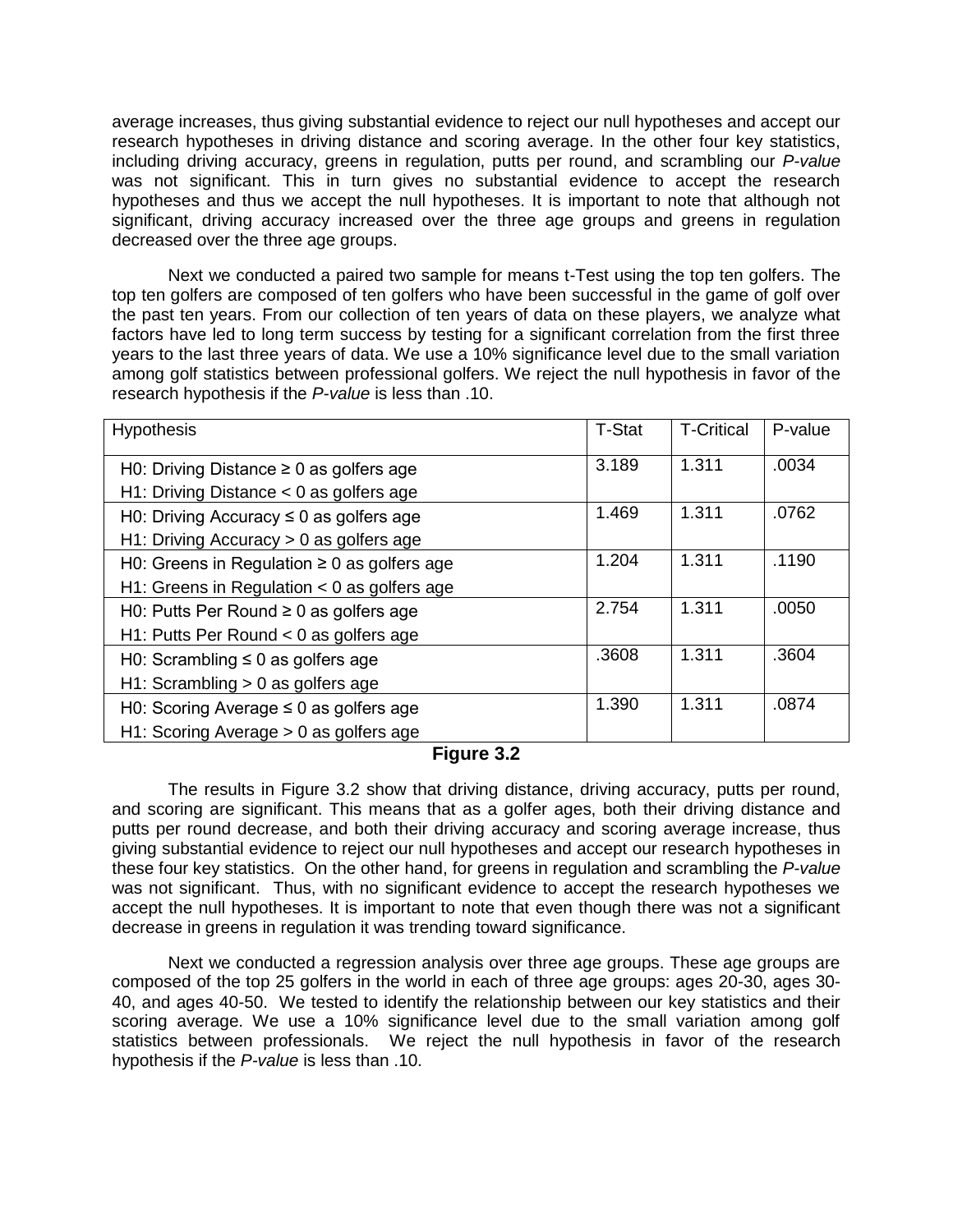| Hypotheses                                              | Age<br>Group | $\overline{F}$<br>Value | Significance<br>F |
|---------------------------------------------------------|--------------|-------------------------|-------------------|
|                                                         |              |                         |                   |
| Ho: Driving Distance r ≤ 0 Scoring Average              |              |                         |                   |
| H <sub>1</sub> : Driving distance r > 0 Scoring Average |              |                         |                   |
|                                                         | 20-30        | .3117                   | .5819             |
|                                                         | 30-40        | .9119                   | .3495             |
|                                                         | 40-50        | 1.318                   | .2626             |
| Ho: Driving Accuracy r ≤ 0 Scoring Average              |              |                         |                   |
| H <sub>1</sub> : Driving accuracy r > 0 Scoring Average |              |                         |                   |
|                                                         | 20-30        | 2.840                   | .1054             |
|                                                         | $30 - 40$    | 4.945                   | .0362             |
|                                                         | 40-50        | .1618                   | .6911             |
| Ho: Greens In Regulation $r \leq 0$ Scoring Average     |              |                         |                   |
| H1: Greens in Regulation r > 0 Scoring Average          |              |                         |                   |
|                                                         | $20 - 30$    | .0791                   | .7810             |
|                                                         | 30-40        | .3965                   | .5351             |
|                                                         | 40-50        | .7339                   | .4004             |
| Ho: Putts Per round $r \geq 0$ Scoring Average          |              |                         |                   |
| H <sub>1</sub> : Putts Per round r < 0 Scoring Average  |              |                         |                   |
|                                                         | 20-30        | 9.785                   | .0047             |
|                                                         | 30-40        | .1566                   | .6959             |
|                                                         | 40-50        | 6.471                   | .018              |
| Ho: Scrambling $r \leq 0$ Scoring Average               |              |                         |                   |
| H <sub>1</sub> : Scrambling r > 0 Scoring Average       |              |                         |                   |
|                                                         | 20-30        | 18.29                   | .0002             |
|                                                         | 30-40        | 4.117                   | .0541             |
|                                                         | 40-50        | 4.599                   | .0427             |

### **Figure 3.3**

The results in Figure 3.3 show the relationship between our five key statistics and scoring average. Although we may not find significance in all of the tests, there is more value in the trends of each key statistic. The trends show that over time, some statistics become more important to overall performance. This is represented in the scoring averages.

Driving distance and greens in regulation, in relation to scoring average, are not critical in any of the age groups tested. However, we can see a dramatic increase in the relevance of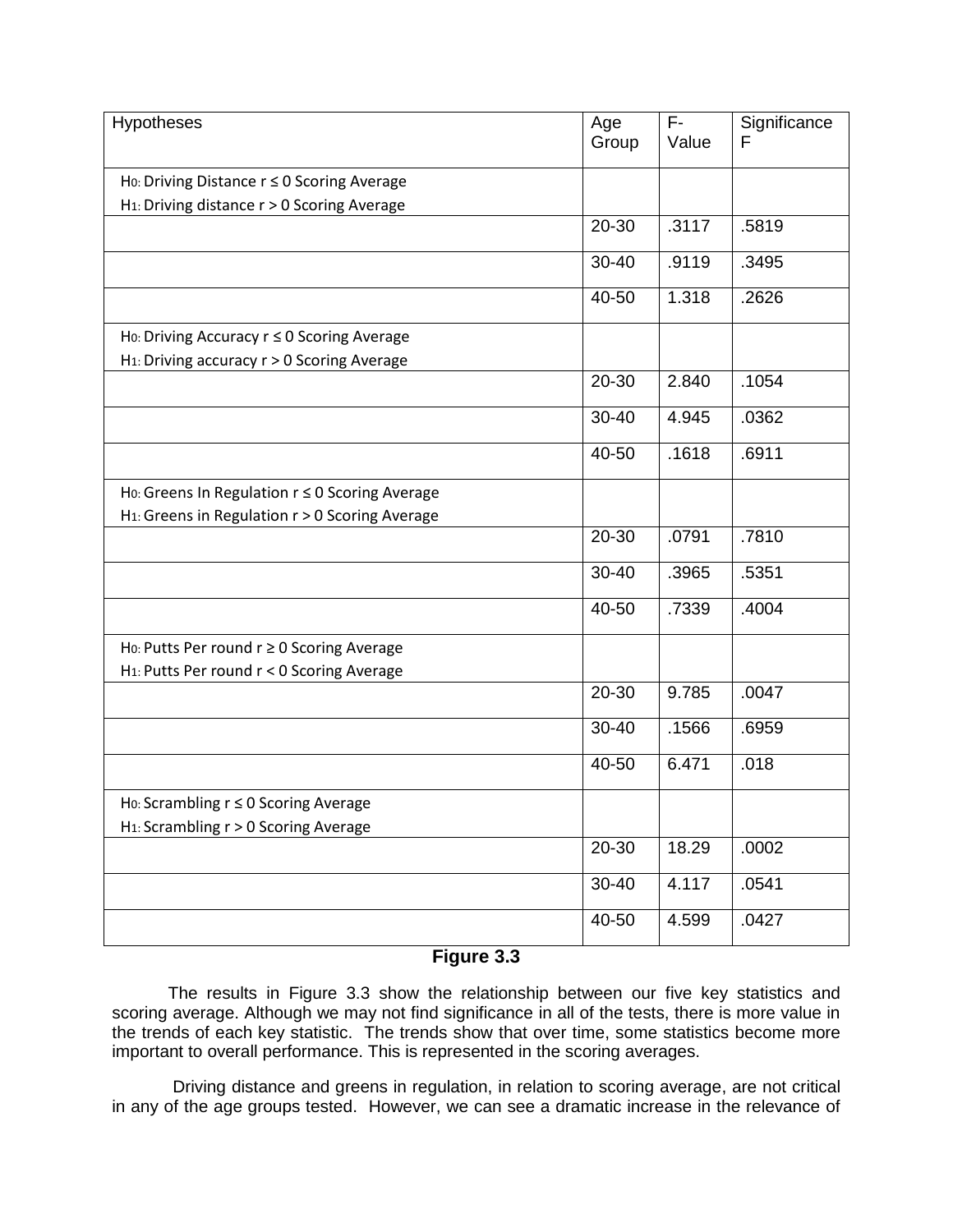driving distance and greens in regulation over the years based on the decrease in the significance of *F*. With no substantial evidence to support our research hypothesis we accept our null hypothesis in all three age groups.

Driving accuracy in relation to scoring average is critical among the 30-40 age group and trending toward significance in the 20-30 age group but shows no significance in the 40-50 age group. This shows that older golfers must not rely as much on how accurate they are off the tee, but for younger golfers it is crucial to hit the fairway. With substantial evidence to reject the null hypothesis for our youngest age group we can accept our research hypothesis, but in the case of the two other age groups we must accept our null hypotheses.

Putts per round, in relation to scoring average, is critical. In fact, the data shows it to be very significant in the 20-30 and 40-50 age groups. Surprisingly, it is not even close to significant for the 30-40 age group. In other words, to the younger and older golfers putting has a dramatic impact on scoring average, but in the middle aged player it makes almost no difference. This allows us to accept our research hypothesis for the 20-30 and 40-50 age groups but to reject our research hypothesis and accept the null for the 30-40 age group. Scrambling in relation to scoring average is critical for all age groups. This means that how well a player scrambles affects their scoring average dramatically over all years of their career. With extensive evidence to reject our null hypothesis in all three age groups, we accept our research hypothesis on all accounts.

Lastly we conducted a regression analysis over the top ten golfers. The top ten golfers are composed of ten golfers who have been successful in the game of golf over the past ten years. From our collection of ten years of data on these players, we analyze what factors have led to long term success by testing to identify the relationship between our key statistics and their effect on scoring average from the first three years to the last three years of data. We use a 10% level of significance due to the small variation among golf statistics between professionals. We reject the null hypothesis in favor of the research hypothesis if the *P-value* is less than .10.

The results in Figure 3.4 show the relation between five key statistics and scoring average among the top ten golfers over a ten year period. Driving distance, driving accuracy, and greens in regulation, in relation to scoring average, are critical over the first three years. This shows that it is more critical for younger players to hit the ball longer, straighter, and hit the green in regulation. Therefore, with evidence to reject the null hypothesis, we must accept the research hypothesis for the first three years and reject it for the last three years due to an *Fvalue* that is not significant. Putts per round in relation to scoring average is critical over the last three years but not in the first three years. This shows that it is more critical for older players to practice and make more putts. Therefore, with a substantial significance we can reject our null hypothesis and accept our research hypothesis for the last three years. In the first three years, there is not enough evidence to prove significance, and we must accept our null hypothesis. Scrambling in relation to scoring average is critical over both periods in the top ten golfers that we looked at. This shows that it is very important for golfers to be able to scramble throughout their entire career in order to maintain a low scoring average. Therefore, this gives substantial evidence to reject the null hypothesis and accept the research hypothesis.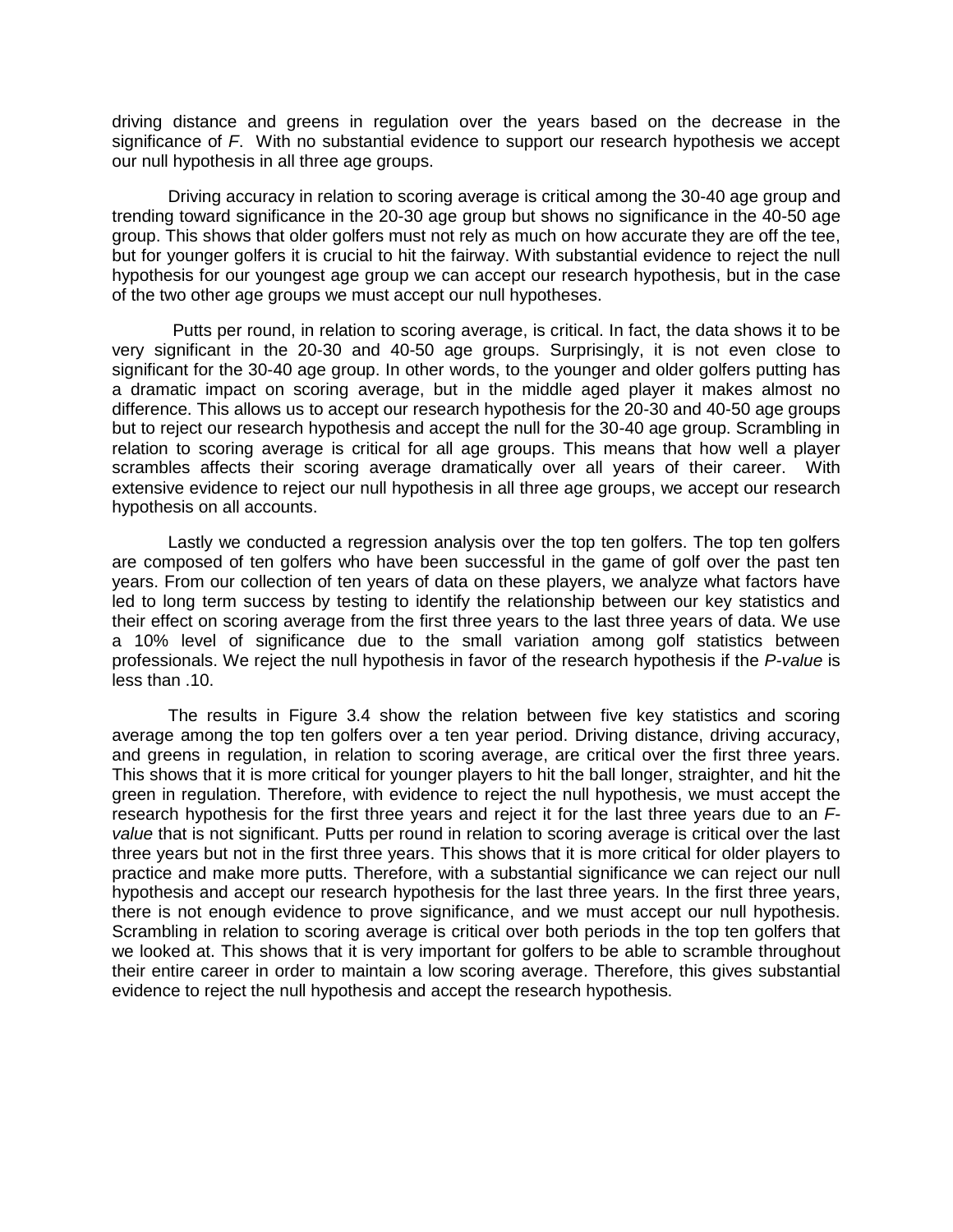# **4 Conclusion and Directions for Further Research**

To help answer our research questions we will first make conclusions linked to the data in the results sections in regard to overall findings. In Figure 3.1 of the results section we see that driving distance decreases over the three age groups. We also see that scoring average decreases over the three age groups. This leads us to believe that golfers must focus their practice time as they get older on increasing driving distance and lowering scoring average because that is where their games tend to fall off. In Figure 3.2 of the results section it is confirmed that driving distance decreases and scoring average increases over time. Both lead to the downfall of an older player's game. Some new findings from this section are that as a golfer ages putts per round decrease and driving accuracy increase. These conclusions lead us to believe that as golfers age they tend to hit the ball shorter and more accurately. Older golfers also learn the importance of putting and devote more practice time to this aspect of their game as they age.

| Hypothesis                                                    | Years   | F-Value | Significance F |
|---------------------------------------------------------------|---------|---------|----------------|
| Ho: Driving Distance $r \leq 0$ Scoring Average               |         |         |                |
| H <sub>1</sub> : Driving distance r > 0 Scoring Average       |         |         |                |
|                                                               | First 3 | 9.759   | .0041          |
|                                                               | Last 3  | .4998   | .4854          |
| Ho: Driving Accuracy $r \leq 0$ Scoring Average               |         |         |                |
| H <sub>1</sub> : Driving accuracy r > 0 Scoring Average       |         |         |                |
|                                                               | First 3 | 6.815   | .0143          |
|                                                               | Last 3  | 1.234   | .2759          |
| Ho: Greens In Regulation r ≤ 0 Scoring Average                |         |         |                |
| H <sub>1</sub> : Greens in Regulation $r > 0$ Scoring Average |         |         |                |
|                                                               | First 3 | 14.138  | .0007          |
|                                                               | Last 3  | 1.197   | .2832          |
| Ho: Putts Per round $r \geq 0$ Scoring Average                |         |         |                |
| H <sub>1</sub> : Putts Per round r < 0 Scoring Average        |         |         |                |
|                                                               | First 3 | .5178   | .4777          |
|                                                               | Last 3  | 12.18   | .0016          |
| Ho: Scrambling $r \leq 0$ Scoring Average                     |         |         |                |
| H <sub>1</sub> : Scrambling r > 0 Scoring Average             |         |         |                |
|                                                               | First 3 | 6.597   | .0158          |
|                                                               | Last 3  | 26.16   | .00002         |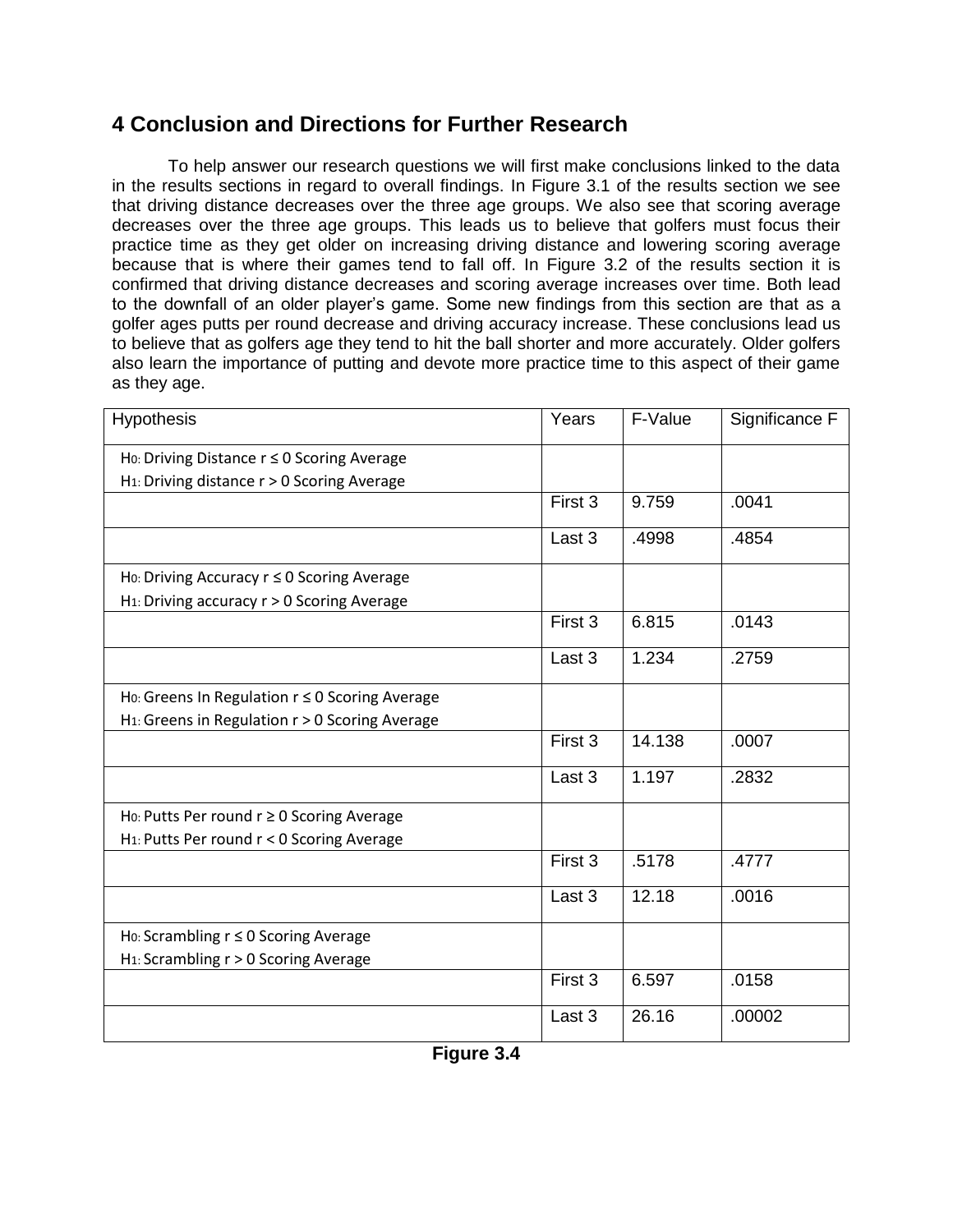Our next study related our statistics to scoring average over the age groups. Our results for Figure 3.3 show that although driving distance and greens in regulation are not significant, as a golfer ages, they become increasingly important. This is due to the fact that as golfers age they don't hit as many greens in regulation or hit the ball as far as younger golfers. Due to this fact the older players that can continue to hit the ball far and hit greens in regulation will have a major competitive advantage over other players within their age group. We can also see that driving accuracy is far more important to a younger golfer's game because they tend to hit the ball a long way. Since they are all similar in distance, what separates one player from another in the younger age group is who can hit the ball straighter. It is also important to notice that putts per round and scrambling are the two statistics that most dramatically affect a golfer's game and sets them apart from others. In the golfing world it is commonly thought that players who have great chipping and putting skills will dramatically outscore the player who is better off the tee and on his approach to the green. This statistic proves a fact that is commonly believed in the golfing world to be true. It should be noted that there is one outlier within the putting statistic, and that is the 30-40 age group. In this group the effect of putting on a player's scoring average is negligible compared to all the other statistics.

Figure 3.4 relates our statistics to scoring average over the top ten golfers. We see that all of the statistics outside of putting are extremely important in relation to scoring average in the first three years. This is when most of the players were in their thirties. As we move to the last three years we see that nearly all the numbers flip, with the only constant being that scrambling strongly relates to scoring average. This is interesting because as these top ten golfers move into their early and mid forties their putting and chipping proves to be the most significant factors in relation to scoring average. This relates to our last study in showing that, to golfers in their thirties, putting well would give them nearly no competitive advantage on the course.

In answering the question of what aspects of a golfers game contributes to success at certain points of their career, it would be easiest to explain a model golfer at each age group and a practice regimen that would prove most efficient. For the younger golfer, in the 20-30 age group, it is important to have somebody who uses a majority of their practice time to focus on scrambling and putting, as well as working at driving accuracy to set themselves apart from the field. For the middle aged golfer, in the 30-40 age group, it is important that they work on driving distance and accuracy as well as hitting greens in regulation. Scrambling is also important to the middle aged golfer, but surprisingly the statistic that proves least relevant to giving the middle aged golfer a competitive advantage is putting. Thus, if the middle aged golfer can excel at driving the ball, hitting greens, or scrambling they will have an edge on their competitors. Lastly, for the older golfer, in the 40-50 age group, the most important parts of their game to practice are scrambling and putting because they have the most dramatic impact on scoring average. Driving distance and greens in regulation also become increasingly important for the older player to be able to keep pace with the younger players that naturally excel in these parts of the game.

The preceding research has shaped other questions for future research. One could be to use the same top ten golfers that we used for this study, but instead of running tests on their data from the past ten years to the present date, we could observe the golfers in a ten year span when they are all of the same age. For example, if Phil Mickelson is 40 years of age in 2012 and Tiger Woods is 35 we could choose to run our tests when each of them were 25-35 to see how this would affect our statistics. Another question for future research is looking further into the statistics provided by the various tours around the world in order to find out more about what aspects of a golfer's game lead to success at specific point in their career. Another